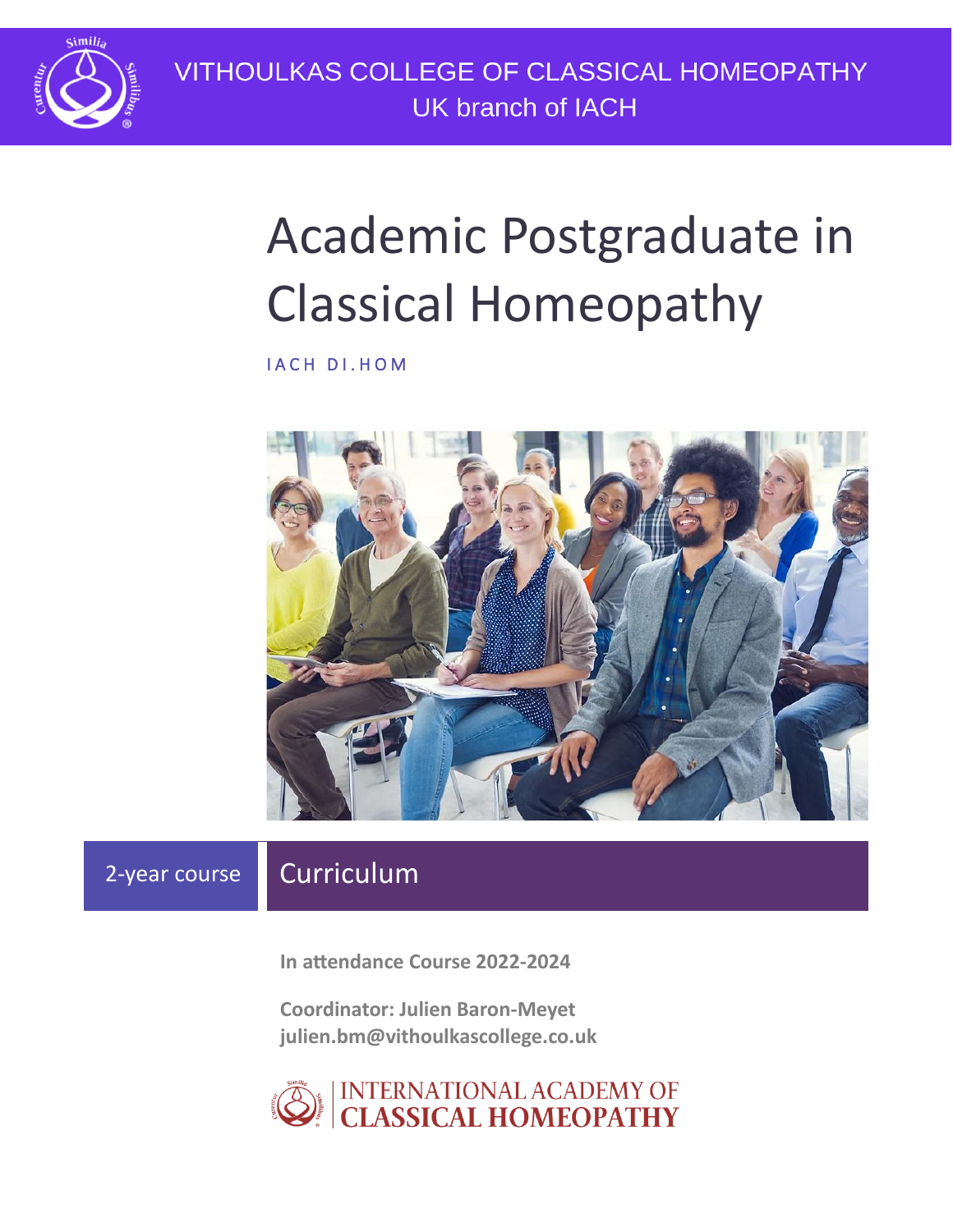# TABLE OF CONTENTS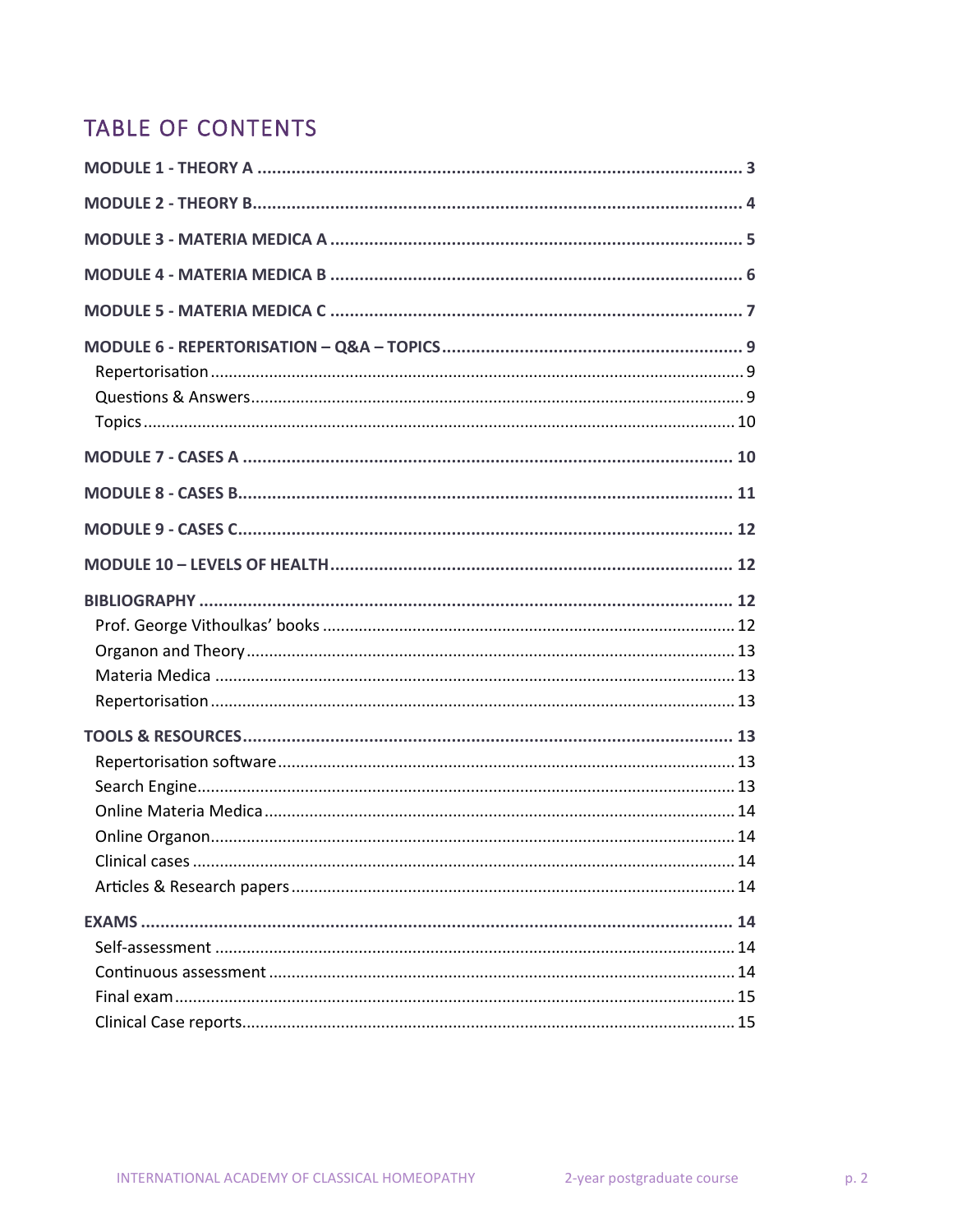# <span id="page-2-0"></span>MODULE 1 - THEORY A

**Introduction** Law of similar Homoeopathic aggravation Reaction after the remedy, part 1, 2 The 3 levels of the human being, part 1, 2 Therapeutic modalities affecting the mental, emotional & physical levels Factors promoting a good state of health The limitations of homeopathy The hierarchy within the 3 levels of human being The energy complex of the human being States of detachment from the physical body, part 1, 2 Factors that determine health Universal energy & the human being Miasms The objectives of the homeopathic treatment Definition of health, part1, 2 How to measure and evaluate health Progression of diseases The definition of health The qualities of a healthy mind Provings Symptoms versus normality The definition of a symptom What are the important symptoms, how to recognize and use them Secrets of taking a homeopathic case Introduction to Homeopathic Prescribing The action of the remedy according to Hahnemann and Vithoulkas The nature of the vital force Levels of consciousness in nature and humans (how can consciousness influence our health) Strategies for prescribing The appearance of proving symptoms during treatment Prescribing methods Death on the spiritual & psychic level Prevention & vaccination Direction of cure Levels of health Levels of health in relation to predisposition, infection potential, vaccination The Continuum of a Unified Theory of Diseases The Continuum of a Unified Theory of Diseases (complete analysis) How diseases are manifesting Stresses that act as exciting causes How to handle an acute How to handle an aggravation Potentizing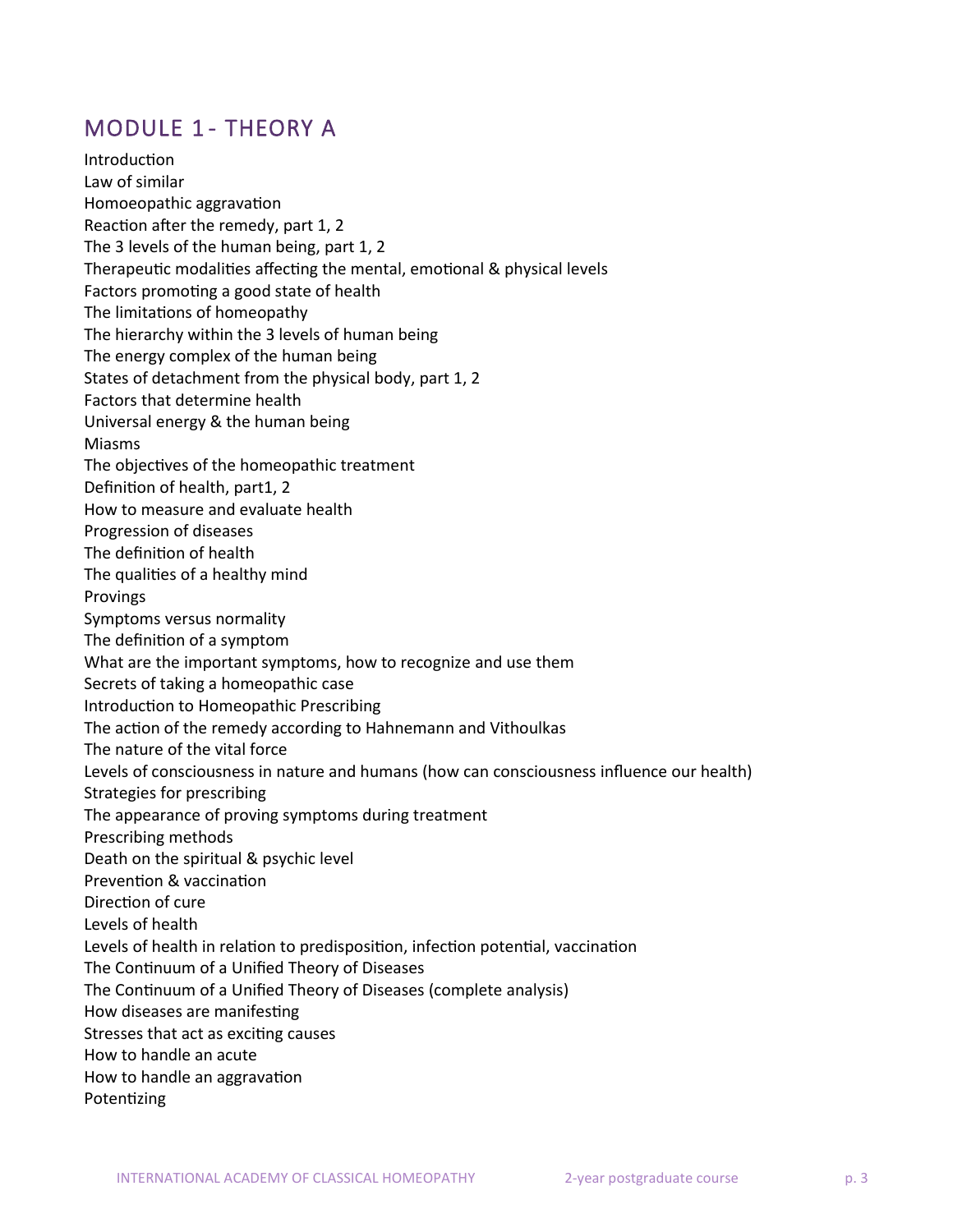Schuessler salts Factors affecting the medicines Potentization Pathology on the mental/emotional/physical levels, part 1, 2 Direction of cure, part 1, 2 Taking of a new case Case taking, part 1, 2, 3, 4

# <span id="page-3-0"></span>MODULE 2 - THEORY B

Underlining Prescribing according to the layers One sided diseases Suppression Vaccination Acute prescribing during chronic treatment, part 1, 2, 3 Characteristics of groups 1-4 Pathology of groups 1-4 Kent's observations: evaluation of the case, part 1, 2 Prescribing on layers Prevention Proving Deeper insight to Kent's observations by George Vithoulkas (evaluation of the case) Part 1, 2, 3, 4 Direction of cure & disease Causes of disease Obstacles to cure: Physical (anatomical / drugs / organ damage) Emotional (husband syndrome / serious problems) Mental (fixed ideas) Obstacles to cure: Physical (mechanical / drugs / deep or permanent damage) Obstacles to cure: Emotional (husband syndrome/ emotional insecurity / permanent problems/ guilt / emotional death) Mental (spiritual seekers / fixed ideas /Hypochondriasis / intellectualization / independence) Cases under allopathic drugs: How to reduce/stop them. Diagnosis through odours of the human body On follow ups How to handle the patient Miasms Miasms (sycotic miasm) What is the constitutional remedy The meaning of homeopathic consultation Preparation of the homeopath Handling the remedies AIDS Skin diseases Opium case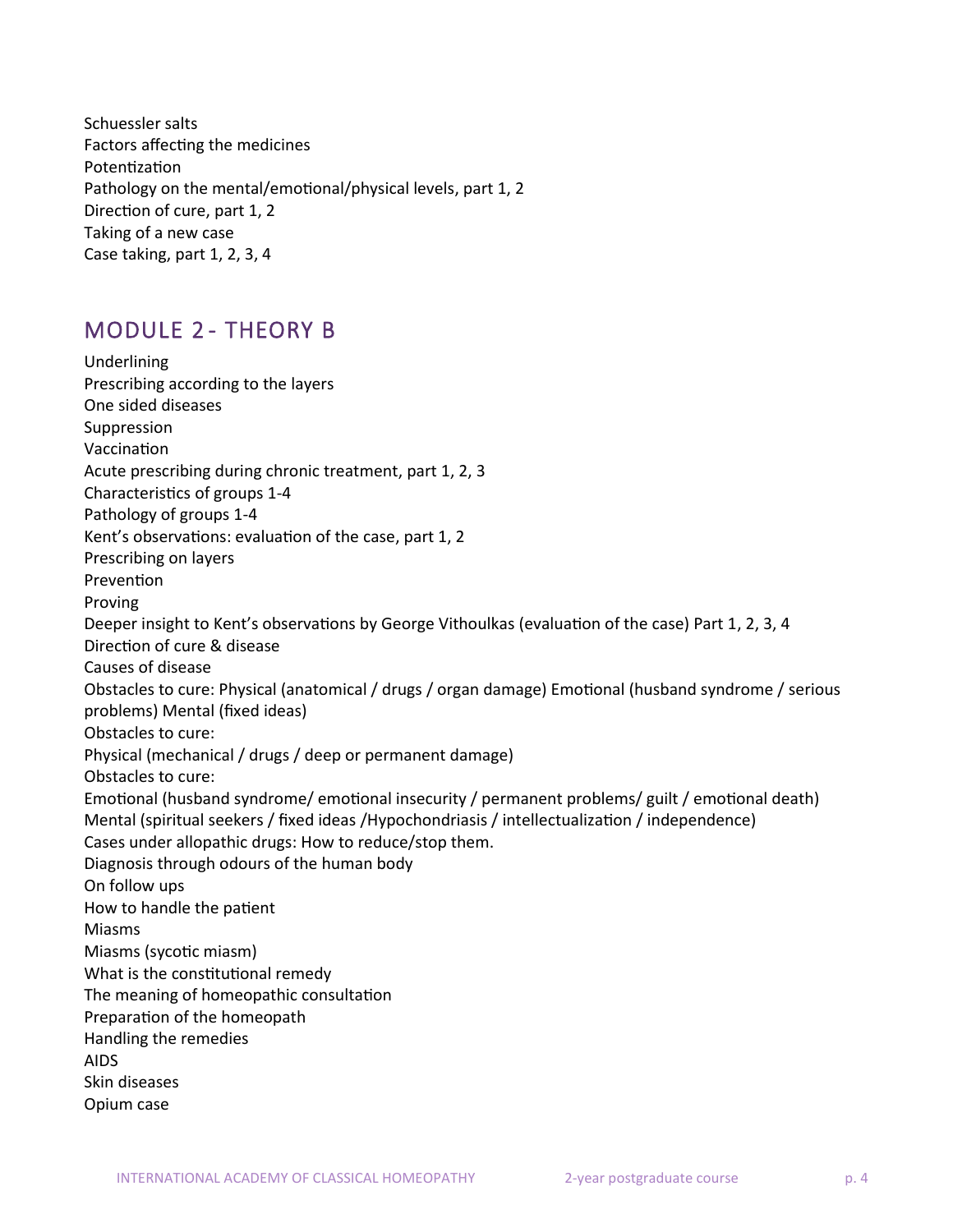Stages of remedies Placebo effect Hormonal intake during treatment Healthy children Homeoprophylaxis & vaccination Different healing methods & their efficacy Organon §210-211-212 The different therapeutic systems and their effects compared with homeopathy Qualities of a good teacher for Homeopathy

# <span id="page-4-0"></span>MODULE 3 - MATERIA MEDICA A

Aconitum Aconitum Agaricus Aloe Alumina Anacardium Apis Argentum nitricum Arnica Arsenicum Asarum Aurum Baryta carbonica Belladonna Bryonia Calcarea carbonica Calcarea phosphorica Calcarea sulphurica Cannabis indica Chamomilla Hyoscyamus Ignatia 1 Ignatia 2 Ipecacuanha Kali-bichromicum Kali-carbonicum Lac caninum Lachesis Lycopodium Magnesia carbonica Magnesia muriatica Medorrhinum Mercury solubilis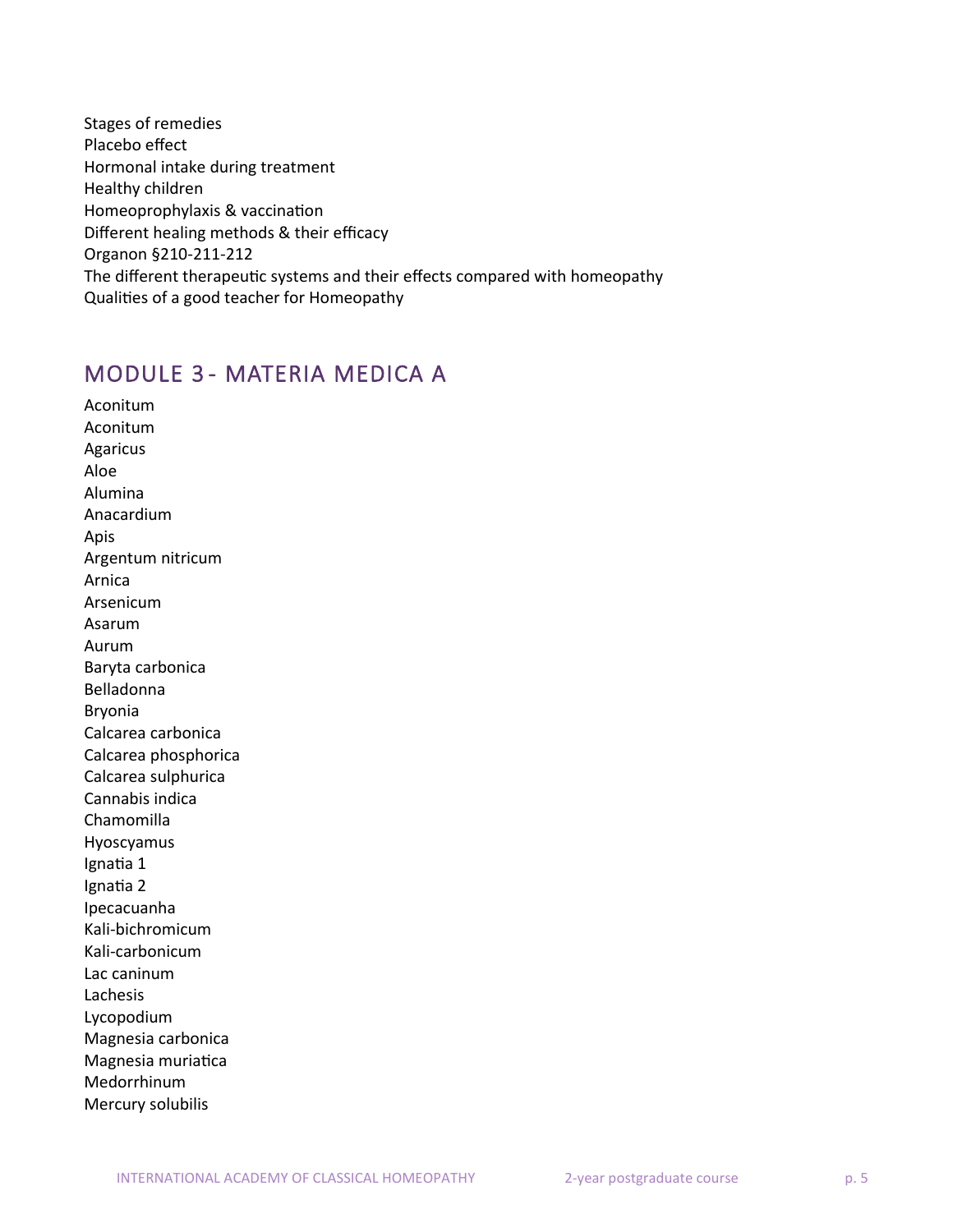Natrum carbonicum Natrum muriaticum Natrum sulphuricum Nitric acid Nux-vomica Opium Phosphorus Psorinum Pulsatilla Remedies for Jealousy Rhus-toxicodendron Sepia Silica terra Staphysagria Stramonium Sulphur 1 Sulphur 2 Tarentula hispanica Thuja Tuberculinum

# <span id="page-5-0"></span>MODULE 4 - MATERIA MEDICA B

Agaricus Cannabis indica Causticum Chelidonium China Cina Cuprum Gelsemium Platina Plumbum Coffea cruda Colocynthis Conium Dulcamara Glonoinum Hypericum Lac-caninum Ledum Magnesia carbonica Magnesia muriatica Lillium tigrinum Lobelia inflata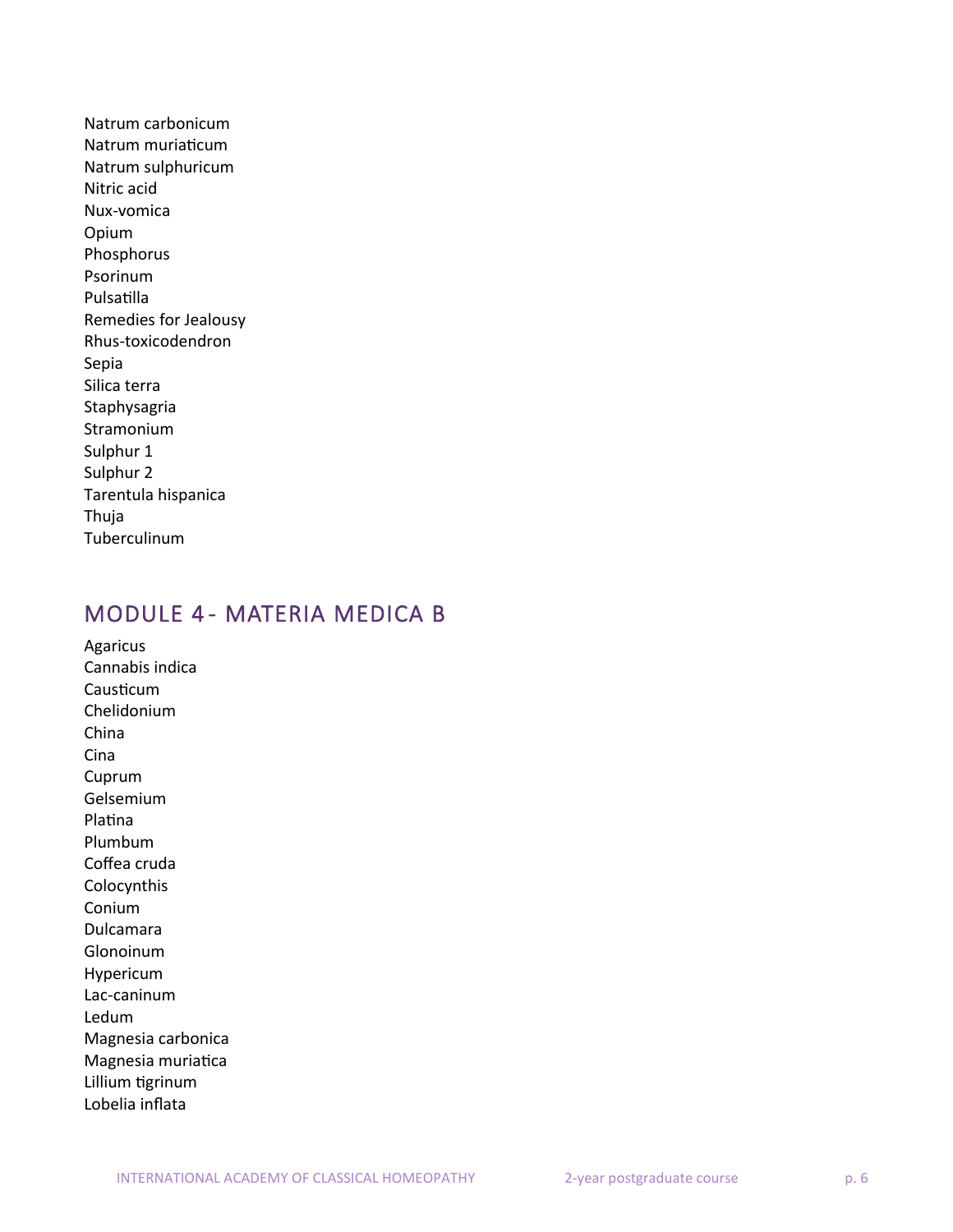**Theridion** Nux-moschata Veratrum album Lyssinum Carbo-animalis Caladium Capsicum Stannum Picric acid Spongia Petroleum Eupatorium Euphrasia Fluoric acid Keynotes for children prescribing Carcinosin Kali-arsenicum Sabina Palladium Ruta **Graphites** Helleborus Hepar sulphur Iodum Differential diagnosis: Opium/Nux-m/Cann-i Zincum (part 1) Zincum (part 2) Ranunculus bulbosus Differential Diagnosis: Remedies for skin diseases Differential diagnosis: Sensitivity to weather conditions Differential diagnosis: Pulsatilla vs Staphysagria / Suicidal disposition

# <span id="page-6-0"></span>MODULE 5 - MATERIA MEDICA C

Acetic acid Aesculus Aethusa Agnus castus Allium cepa Ambra Ammonium carbonicum Amyl nitrosum Anthracinum Antimonium crudum Antimonium crudum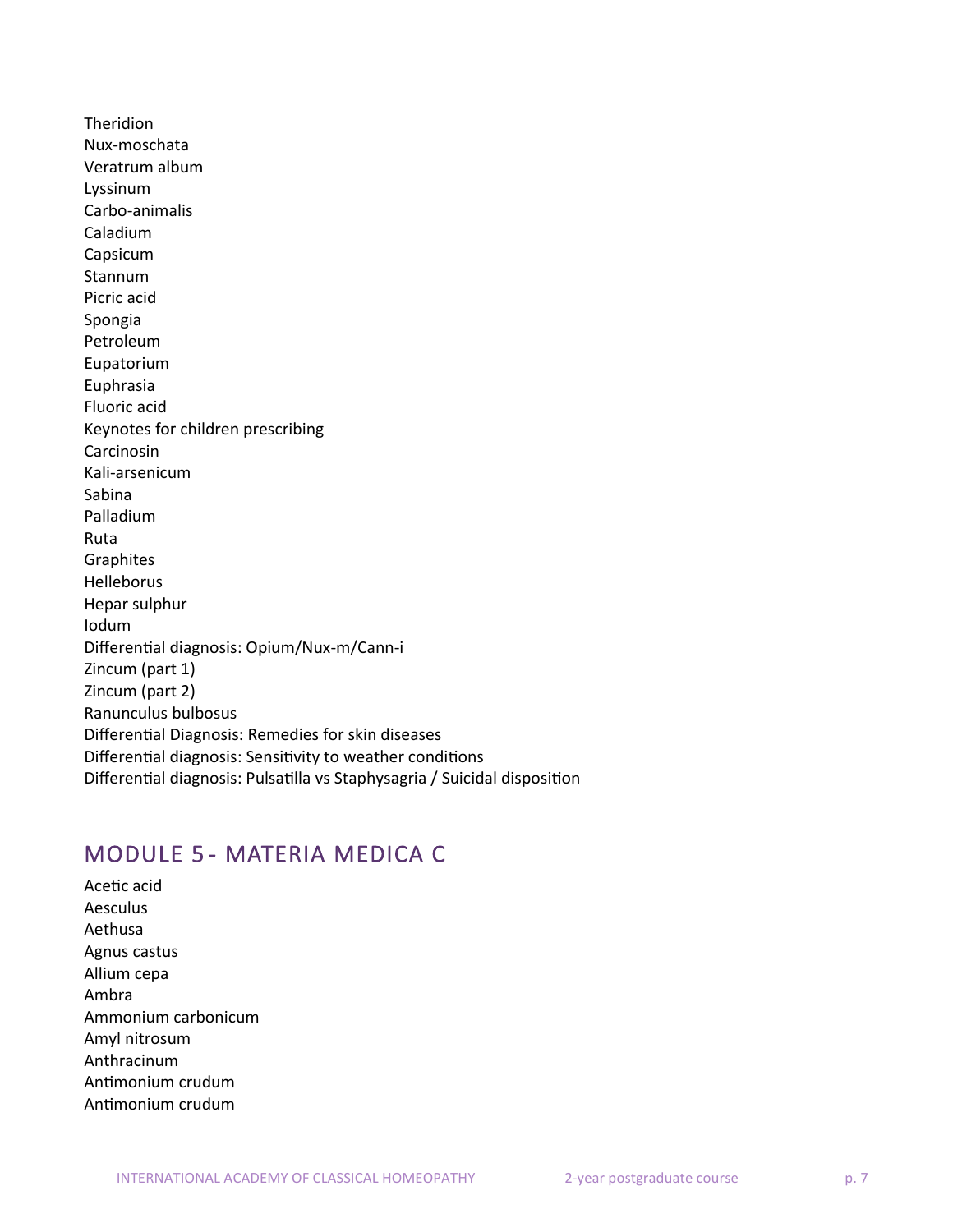Antimonium tartaricum Argentum metallicum Argentum nitricum (part 1) Argentum nitricum (part 2) Arum triphyllum Asterias rubens Aurum (part 2) Aurum (part 3) Aurum (part1) Baptisia Benzoic acid Berberis Borax Bovista Bromium Cactus Camphor **Cantharis** Capsicum Cicuta **Cocculus** Collinsonia Digitalis Dioscorea Dolichos Equisetum Ferrum metallicum Lillium tigrinum Lobelia inflata Mancinella Mercury corrosivus Mezereum Muriatic acid Myristica Ranunculus bulbosus Rhododendron Sabadilla Sambucus Sanguinaria Sanicula Spigelia Sulphuric acid Valeriana Zincum Differential diagnosis: Alumina/Nux-moschata Differential diagnosis: Fear / Vertigo high places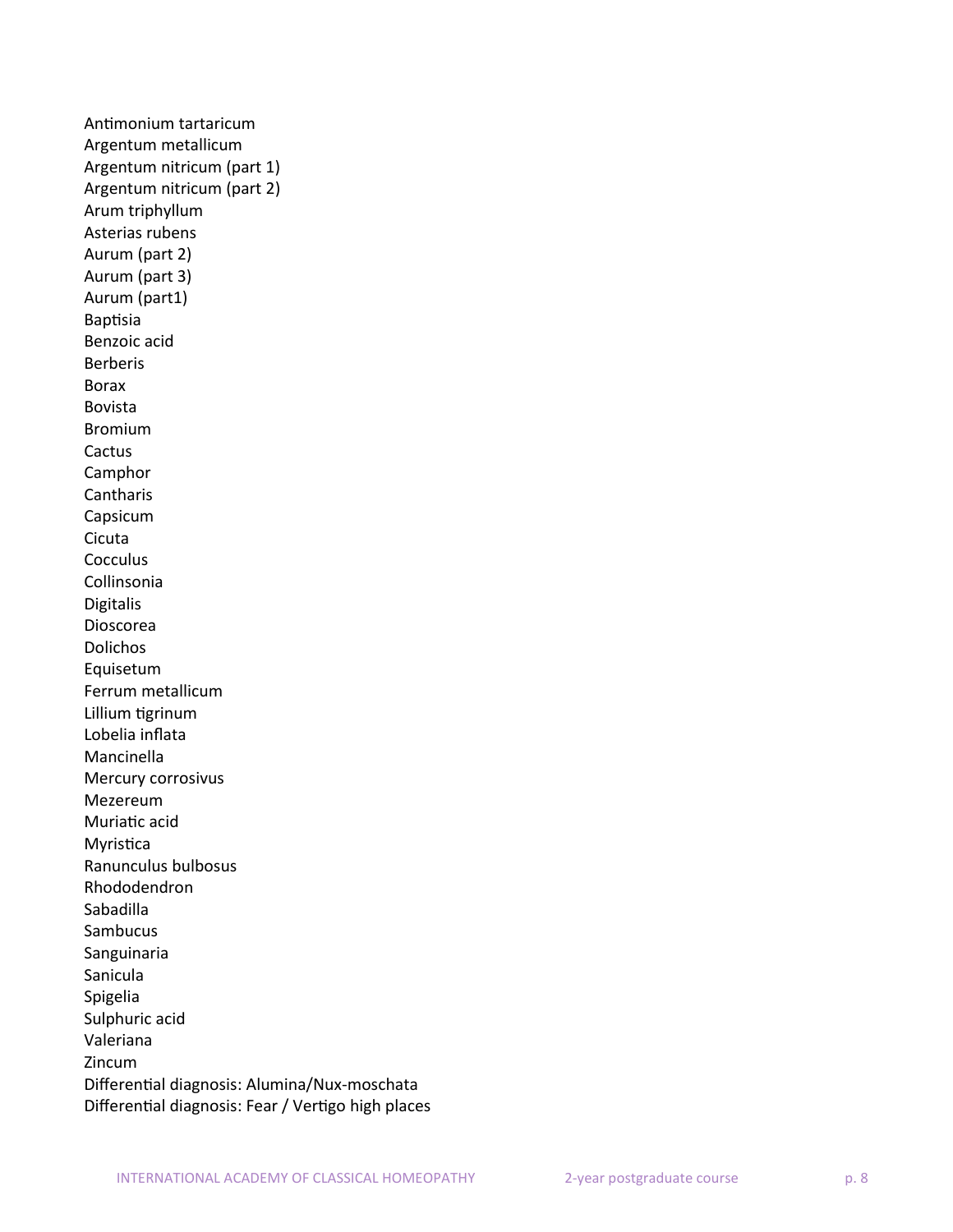# <span id="page-8-0"></span>MODULE 6 - REPERTORISATION – Q&A – TOPICS

#### <span id="page-8-1"></span>Repertorisation

How VES was created How to use RADAR Repertory language, keywords, concepts, choosing the right rubrics Degrees of intensity of symptoms How to use VES (Vithoulkas Expert System) Repertorising the Materia Medica Methods of repertorisation Repertory exercise How to extract and compare information of the repertory New ideas for the repertory

#### <span id="page-8-2"></span>Questions & Answers

Potency & age What is an inimical remedy Choice of potency in skin eruptions Use of creams in skin diseases Hierarchy of symptoms & how to choose them Repetition of the remedy, when is it needed? Potencies in children & babies Prescribing during pregnancy & the risk of wrong prescriptions Ascending potencies How allopathic medicines influence the homeopathic remedies Family dynamics Antidoting of remedies Incurable diseases Silica & foreign bodies On anti-depressants Homeopathy and the media The risk of repeating certain remedies Questions on cases Interpretation of acutes On personality disorders Aggravation on serious cases Intake of vitamins during treatment Amelioration during pregnancy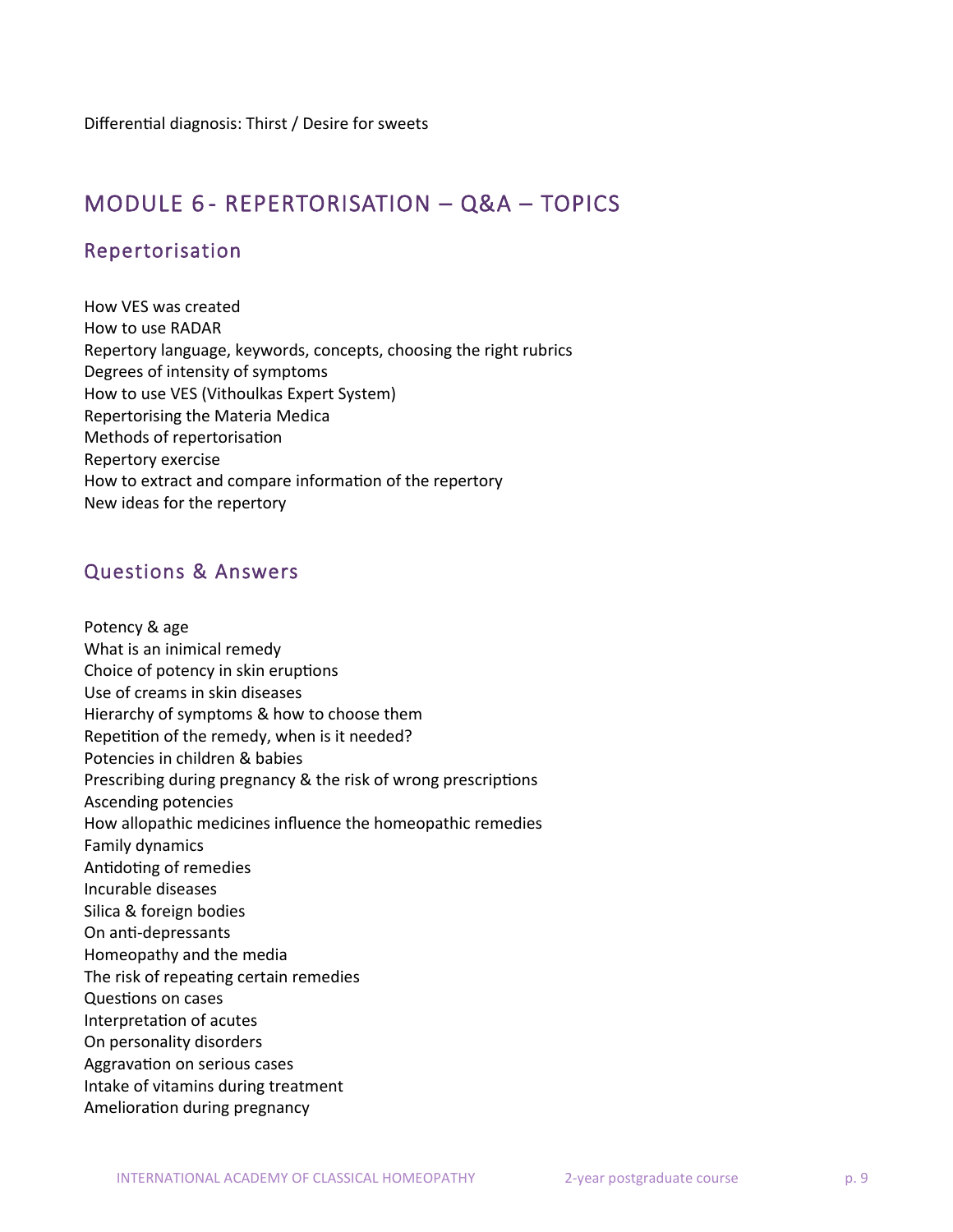Remedies for baby vomiting Addicted patients and Homeopathy High blood pressure medicines & homeopathic treatment How to deal with patients who live under serious problems Coffee & other antidoting agents Practicing laws in different countries & the academy diploma How sexual activity affects the marriage How Hahnemann discovered the potencies What Hahnemann means by 'too strong/large enough dose'? How to detect whether the remedy has acted Prescribing in acutes High potencies in old patients Toxicity of low potencies Handling acute mental episodes High cholesterol levels & homeopathic treatment Use of small remedies On paragraphs § 155, 161 Case of Asa foetida New symptoms during treatment Various questions and answers

### <span id="page-9-0"></span>Topics

The conditions in order to have healthy children On imagination Homeopathy & the mass media Right Livelihood Award speech Speech of Prof. Vithoulkas at the 2nd World Congress on Controversies in Neurology (CONy), 2008 On the doctrine of signatures The intervention of church On Benveniste's experiment and its fallacy On an ingenious one-million-dollar experiment and how it was cancelled by the skeptics The controversy over the memory of the water

# <span id="page-9-1"></span>MODULE 7 - CASES A

IC: initial consultation FU: follow-up

Ailments from mortification, IC, FU1/2 Aorta transplantation **Arthritis** Autism and Asthma, IC, FU1/2 Constipation / Ailments from surgery, IC, FU1/2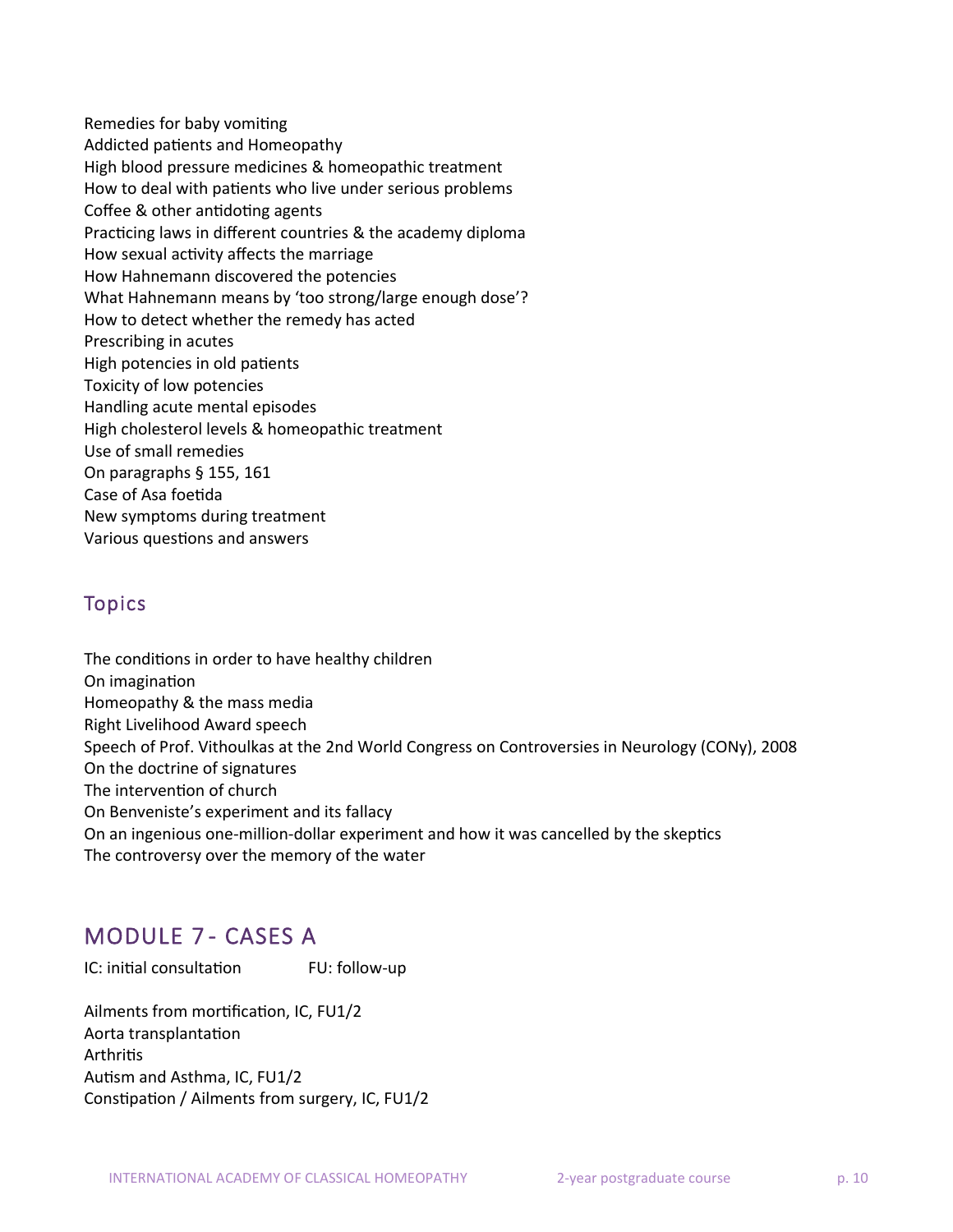Delayed development / Ailments from mortification, IC, FU1/2 Depression Depression / Confusion / Tiredness, IC, FU1/2/3/4/5 Down's syndrome / Epilepsy, IC, FU1/2/3/ Emotional vulnerability, IC, FU1/2 Enuresis nocturna, IC, FU1/2 Epileptic Fits, IC, FU1/2 Eye inflammation (acute) Grief, IC, FU 1/2/3/4/5/6 Juvenile diabetes Juvenile diabetes, IC, Analysis FU1/2/3/4 Neurodermatitis (baby), IC Panic attacks Pubertas praecox, IC, FU1/2/3/4/5/6/7/8 Shoulder joint arthritis Sudden loss of memory, IC, FU 1/2/3 Zincum case

# <span id="page-10-0"></span>MODULE 8 - CASES B

Aggressive child, part 1, 2 Ailments from fright / vertigo, IC, FU 1 Anthracinum case Aphonia Chronic cough, IC, FU1/2/3/4/5/6 Concussion and grief Crohn's disease, part 1, 2, 3 Depression, IC, FU1 Depression, IC, FU1 Depression, IC, FU1/2/3/4/5 Fibromyalgia, IC, FU1 Gangrene, part 1, 2 Herpes High blood pressure, IC, Analysis, FU1/2/3/4/5/6/7 Memory loss Migraines, part 1, 2 Panic attacks Right scapula pain Sciatica, IC, FU 1/2/3 Skin eruptions Suicidal disposition Timidity / Depression, IC, FU1/2/3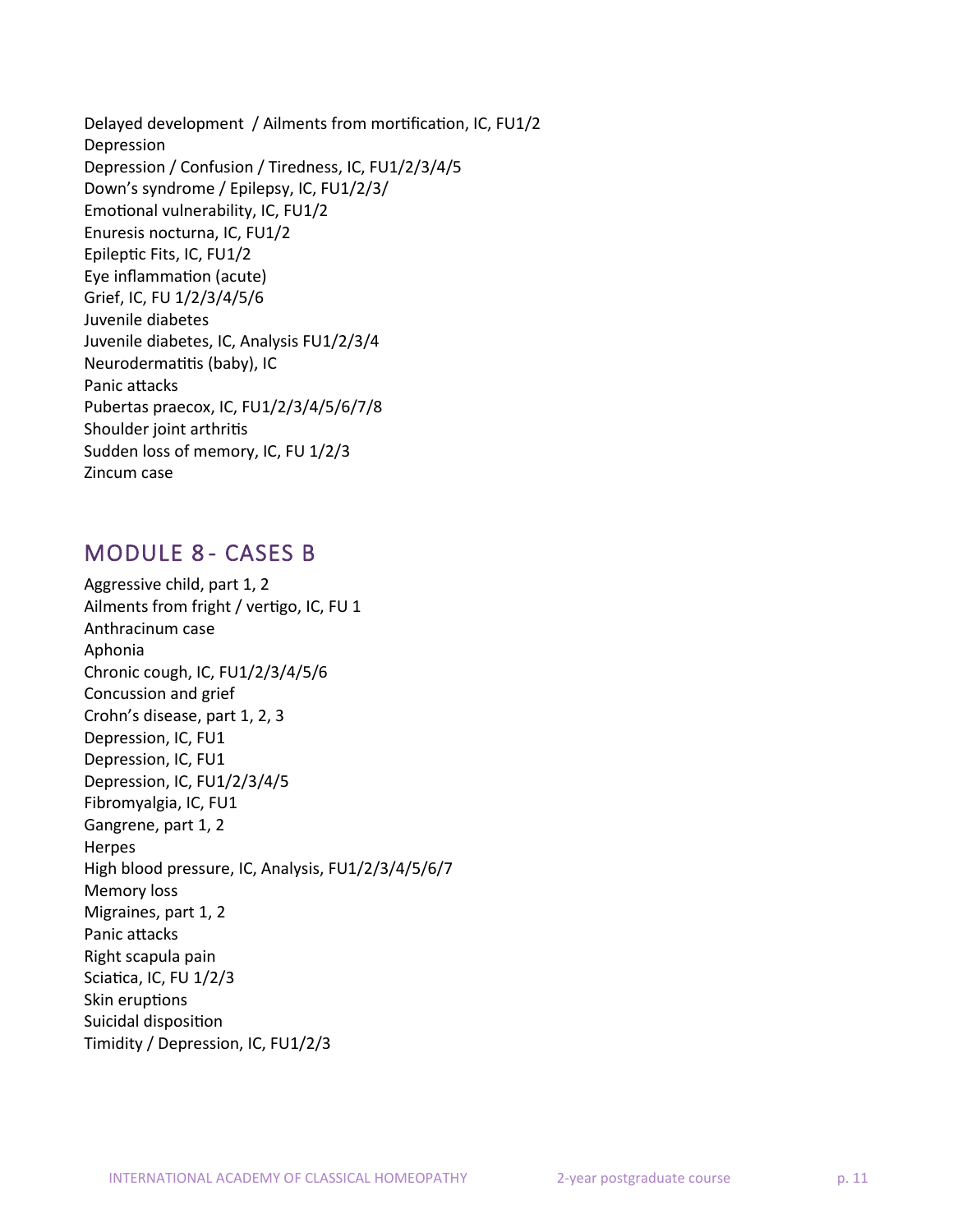# <span id="page-11-0"></span>MODULE 9 - CASES C

Aconitum AIDS, part 1, 2, 3 Ailments from bad news, IC, FU1 Ailments from disappointed love, IC, FU1/2/3/4/5/6/7/8 Ailments from grief, IC, FU1/2/3 Asthmatic bronchitis, IC, FU1 Benign Encephalomyelitis, part 1, 2, 3 Bronchiectasis, part1, 2, 3 Chronic Fatigue, part1, 2 Duodenal ulcer Fears Grief, IC, FU1/2/3/4/5 Inflammation of the sacroiliac junction, IC, FU1 Microbiophobia Nephrotic syndrome, IC, FU1/2 Sciatica, IC FU1/2 Ulcerative colitis, IC, FU1/2/3 Varicella cerebellitis

# <span id="page-11-1"></span>MODULE 10 – LEVELS OF HEALTH

The birth of the theory of "Levels of Health" Levels of Health Theory Part 1, 2 Q & A with Prof. Vithoulkas, part 1, 2 Case of benign brain tumour / Barrett syndrome Case of peripheral Neuropathy, IC, FU1 Case of depression Case of anxiety/Cardiac problems Case of sleeplessness, IC, FU1/2 Case of caffe au lait spots Case of cervical syndrome IC, FU1

# <span id="page-11-2"></span>BIBLIOGRAPHY

#### <span id="page-11-3"></span>Prof. George Vithoulkas' books

Vithoulkas G., The Science of Homeopathy Vithoulkas G., Levels of Health Vithoulkas G., A New Model for Health and Disease Vithoulkas G., Materia Medica Viva (Volumes 1 to 13) Vithoulkas G., Classical Homeopathy for Anxiety & Jealousy Vithoulkas G., The Celle Seminars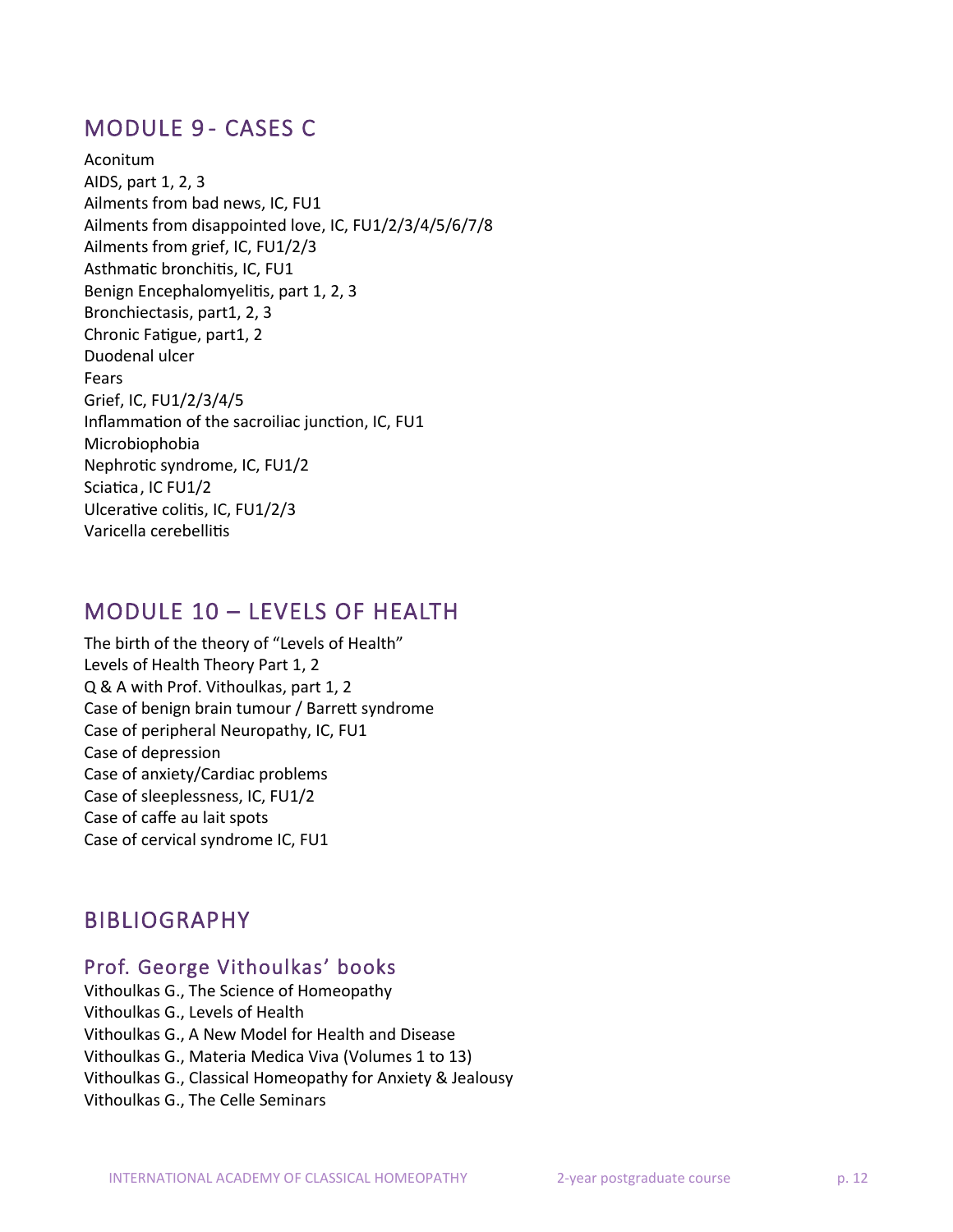Vithoulkas G., The Bern Seminars Vithoulkas G., The Esalen Conferences (Part I & II) Vithoulkas G., Homeopathy, Medicine for the New Millennium Vithoulkas G., The Basic Principles of Homeopathy

#### <span id="page-12-0"></span>Organon and Theory

Hahnemann Samuel, Organon of Medicine Hahnemann Samuel, The Chronic Diseases Hahnemann Samuel, The Lesser Writings Kent J. T., Lectures on Homeopathic Philosophy Kent J.T., Lesser Writings Roberts Herbert A., The Principles & Art of Cure by Homeopathy

#### <span id="page-12-1"></span>Materia Medica

Kent J. T., Lectures on Homeopathic Materia Medica Boericke William, Pocket Manual of Homeopathic Materia Medica & Repertory Clarke J.H., A Dictionary of Practical Materia Medica (Part I to III) Allen H.C., Keynotes & Characteristics with Comparison Nash E.B., Leaders in Homeopathic Therapeutics Phatak S.R., Materia Medica of Homeopathic Medicine Boger C.M., A Synoptic Key to the Materia Medica Dockx R. & Koklenberg G., Kent's Comparative Repertory Von Lippe Adolph, Keynotes & Redline Symptoms of the Materia Medica Tyler M.L., Homeopathic Drug Pictures

#### <span id="page-12-2"></span>Repertorisation

Kent J.T., Repertory of Homeopathic Materia Medica Phatak S.R., Concise Repertory of Homeopathic Medicine Boger Boenninghausen's Characteristics and Repertory (BBCR)

# <span id="page-12-3"></span>TOOLS & RESOURCES

#### <span id="page-12-4"></span>Repertorisation software

**[Vithoulkas Compass](https://www.vithoulkascompass.com/) (VC) Radar - [Vithoulkas Expert System \(VES\), version 7](https://www.radaropus.com/products/radaropus/modules/vithoulkas-expert-system)**

Unrivalled performance and smart features. Online toolbox, free tutorials, instruction manual. Templates and assistance with repertorisation to use during case taking.

# <span id="page-12-5"></span>Search Engine

Free and convenient search engine to search for books, words, or phrases from over two dozen books in English and other languages by Prof. George Vithoulkas.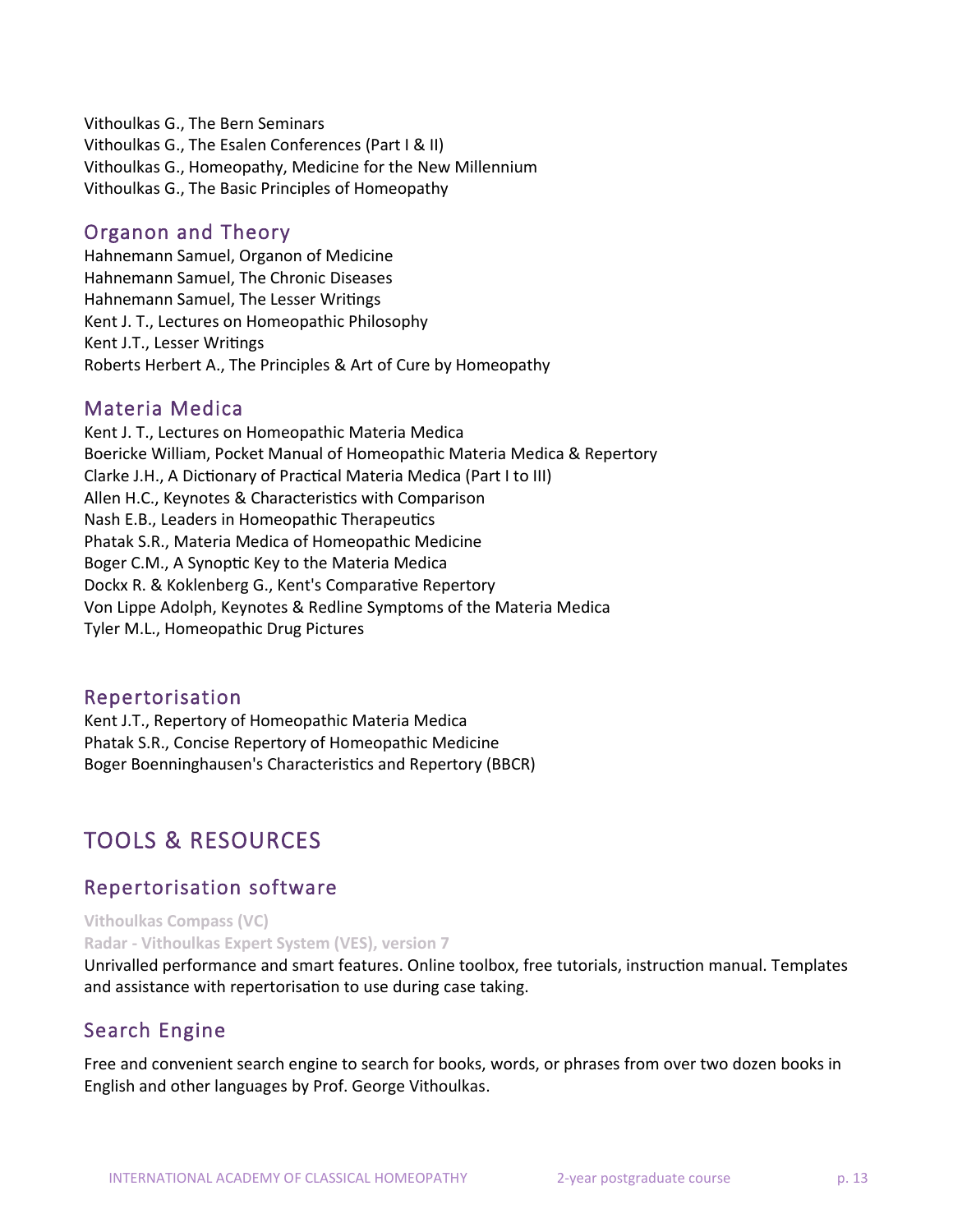# <span id="page-13-0"></span>Online Materia Medica

Online Materia Medica comprising the works of:

- Allen (184 Remedies)
- Boericke (684 Remedies)
- Dunham (51 Remedies)
- Farrington (127 Remedies)
- Kent (206 Remedies)
- <span id="page-13-1"></span>- Nash (189 Remedies)

#### Online Organon

<span id="page-13-2"></span>Full online version of the Organon, 6th edition.

#### Clinical cases

<span id="page-13-3"></span>Browse among published clinical cases presented by Prof. Vithoulkas and the IACH Research Team.

#### Articles & Research papers

A significant number of studies on homeopathy at molecular, cellular, and clinical levels are presented here for the serious researcher.

These papers have been rigorously researched, approved, and published in internationally recognised and highly respected journals.

The research papers are categorised, and the search engine makes the navigation easy.

# <span id="page-13-4"></span>EXAMS

#### <span id="page-13-5"></span>Self-assessment

Continuous self-assessment exercises at the end of each class.

#### <span id="page-13-6"></span>Continuous assessment

The tests are done in attendance, online in the classroom, at the end of each completed module.

Passing score: 60%

3 attempts.

Failure to pass the test 3 times disqualifies the student of passing the final exam and thus only the certificate of attendance can be delivered.

| Subject          | Duration | Number of questions |
|------------------|----------|---------------------|
| Theory           | 50 min   | 50                  |
| Organon          | 50 min   | 25                  |
| Materia Medica A | 60 min   | 60                  |
| Materia Medica B | 40 min   | 40                  |